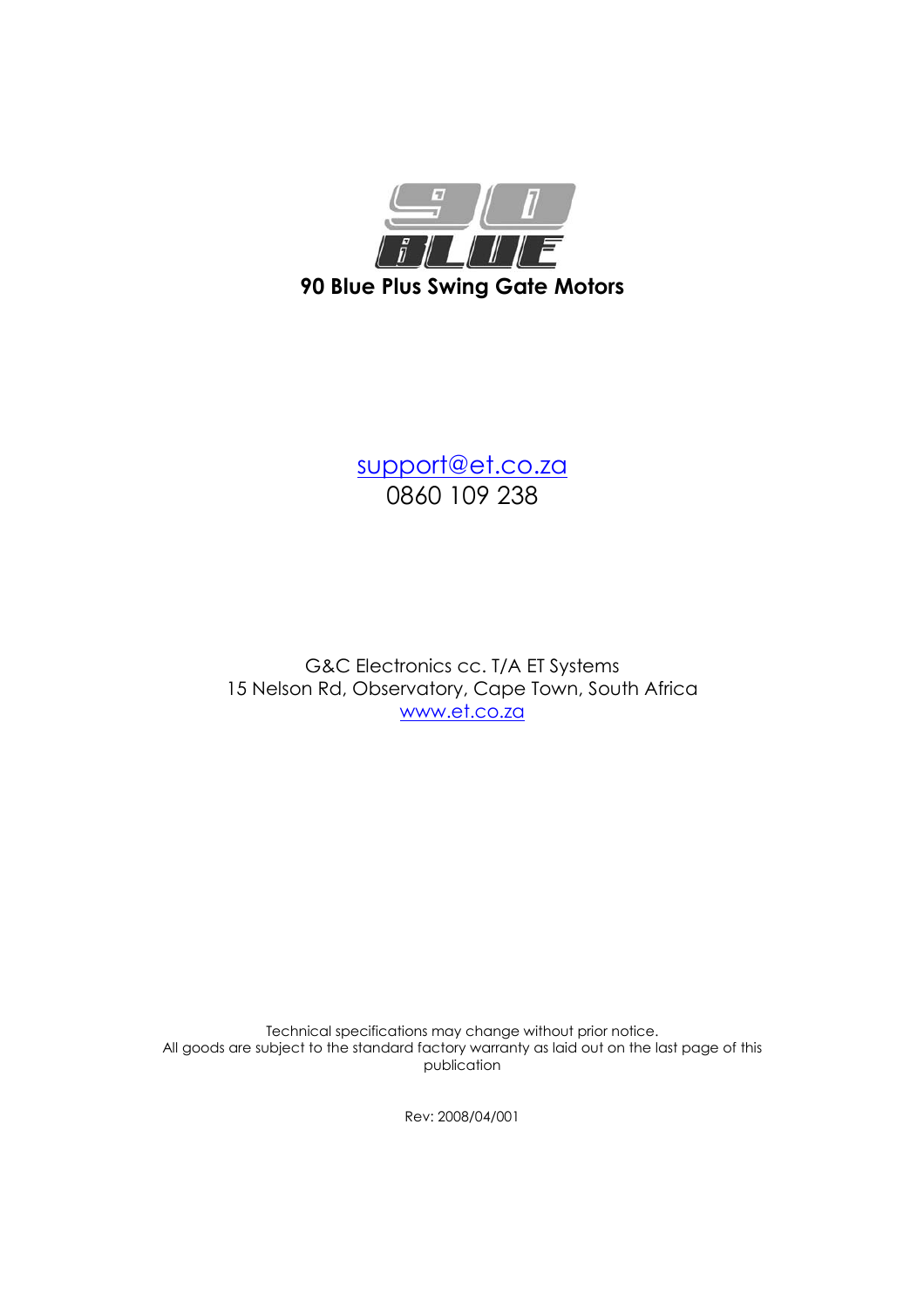# Technical Specifications of the 90 Blue plus

| Current                   | 2.5A                                    |
|---------------------------|-----------------------------------------|
| Motor voltage             | 24Vdc                                   |
| Motor speed               | 1500rpm                                 |
| Stroke speed              | 16mm/sec                                |
| Max leaf length per motor | 2m per leaf                             |
| Stroke length             | Max. 280mm                              |
| Max usage in 24 hours     | 2 full cycles per hour (Domestic class) |
| Protection                | IP44                                    |

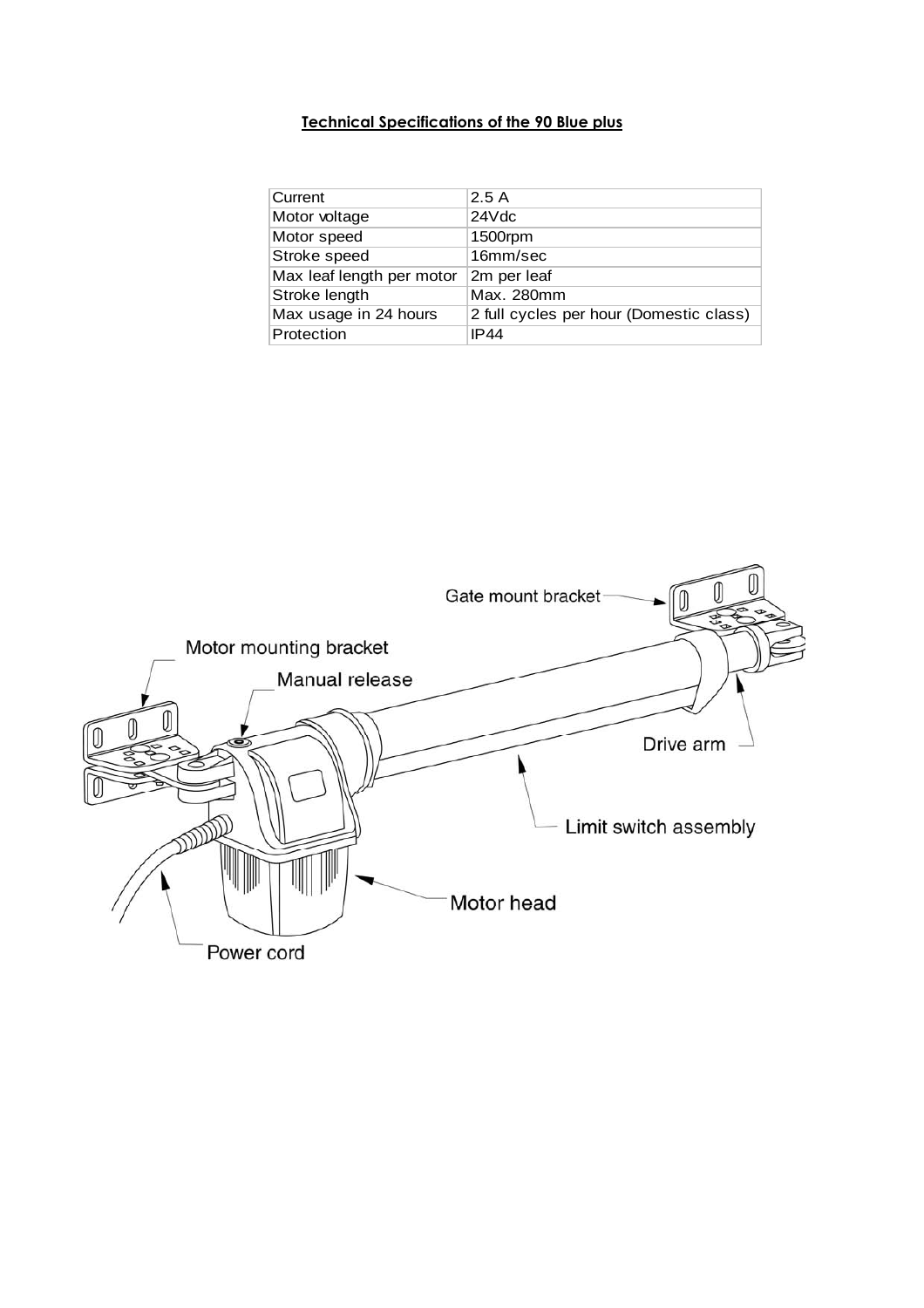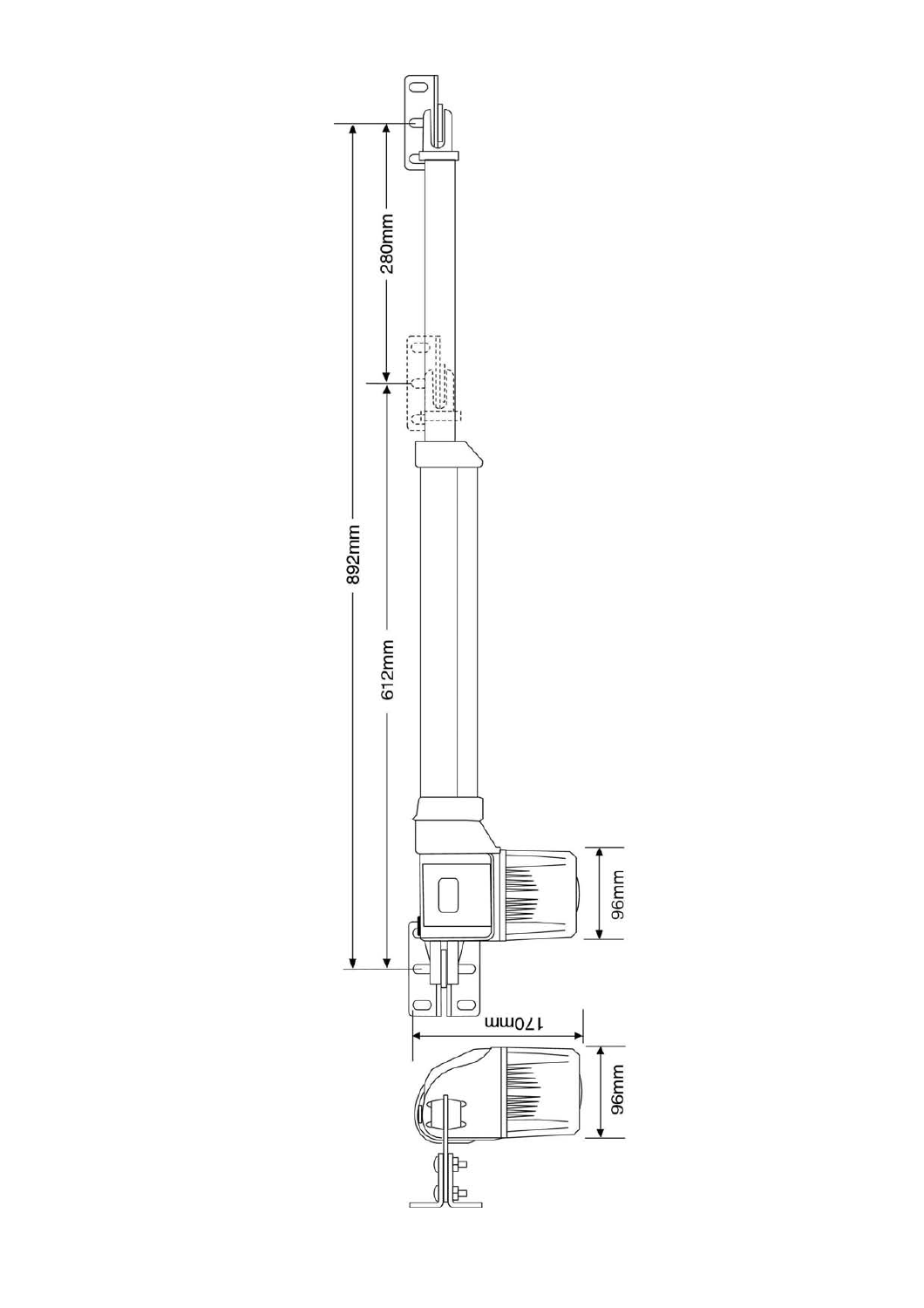#### **Wiring Requirements**



### Wiring Requirements continued….

- A. Courtesy Light wiring 2 + earth 1mm (3 Amp max load)
- B. Motor 1 and 2 wiring 2 x 2.5mm (Motor) and 3 x 0.5mm (Limits)
- C. Safety beam TX 12Vdc supply 2 x 0.5mm
- D. Safety beam RX 12Vdc supply and switch 4 x 0.5mm
- E. Push button triggers and status LED to and from house 5 x 0.5mm max 30m.  $2 - LED$ ,
	- 1 Common for pedestrian and button trigger control,
	- 1 Button trigger,
	- 1 Pedestrian trigger.
- F. Low voltage 29Vac supply 2 + earth 1mm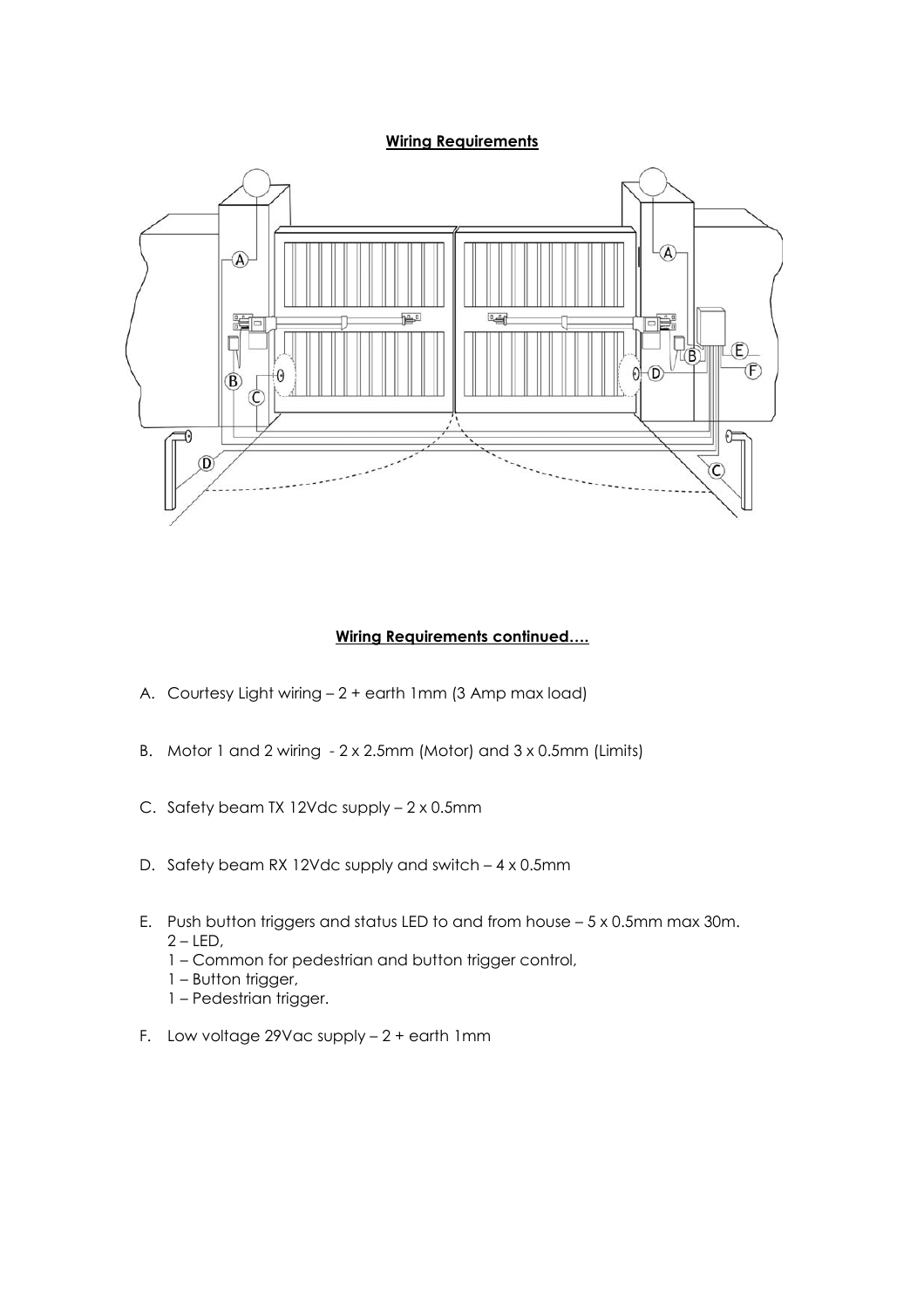PLEASE NOTE: the linear type automation delivers high loads to your three mounting points, hinge, motor mounting and gate mounting. Re-enforce all mounting sufficiently to withstand continued force.

Because you are working with angles the measurements given here are critical. Failure to adhere to them will result in intermittent operation and/or damage being done to the gates or motors.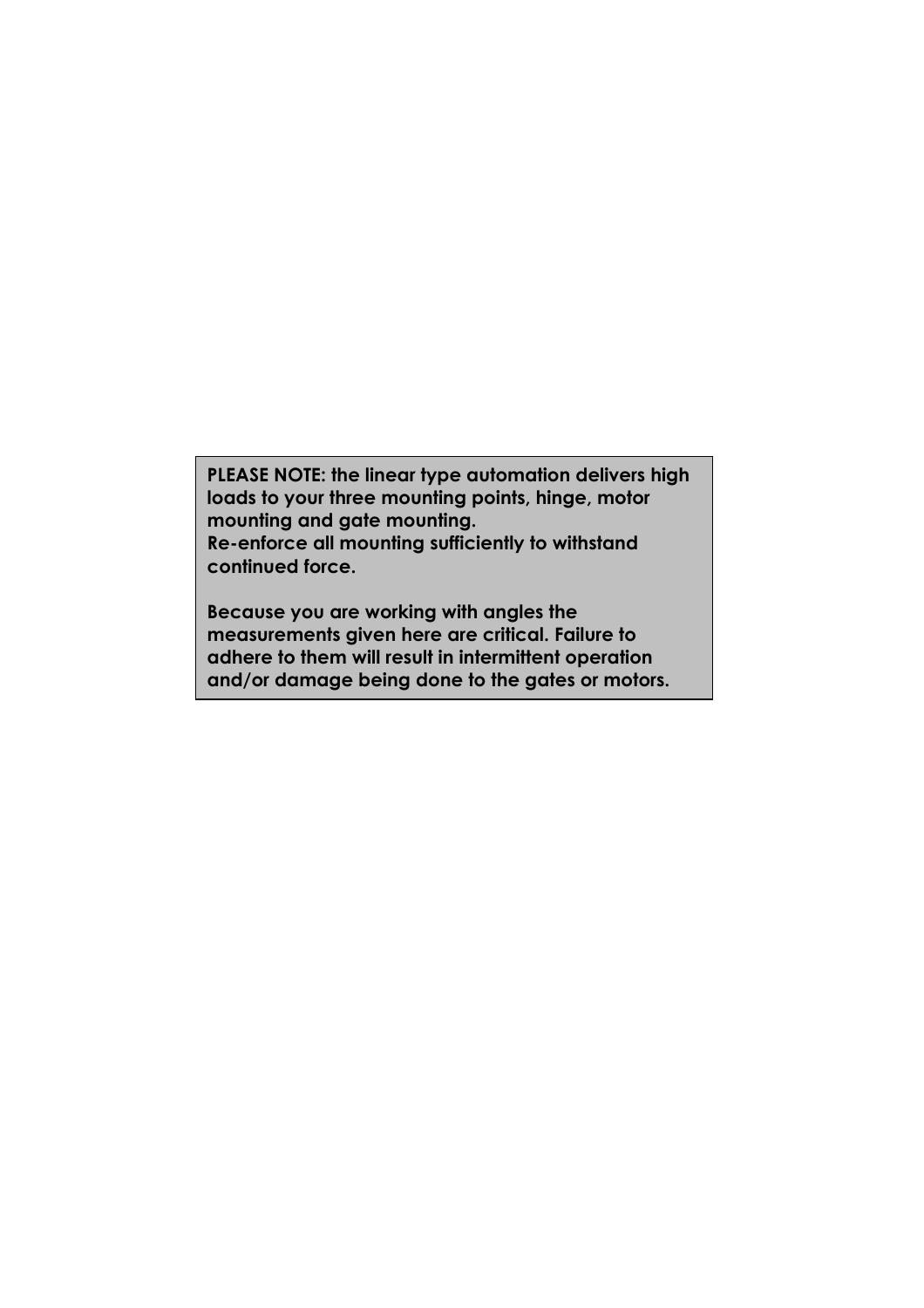# Assembling the mounting brackets

## Motor mounting bracket



# Gate mounting bracket

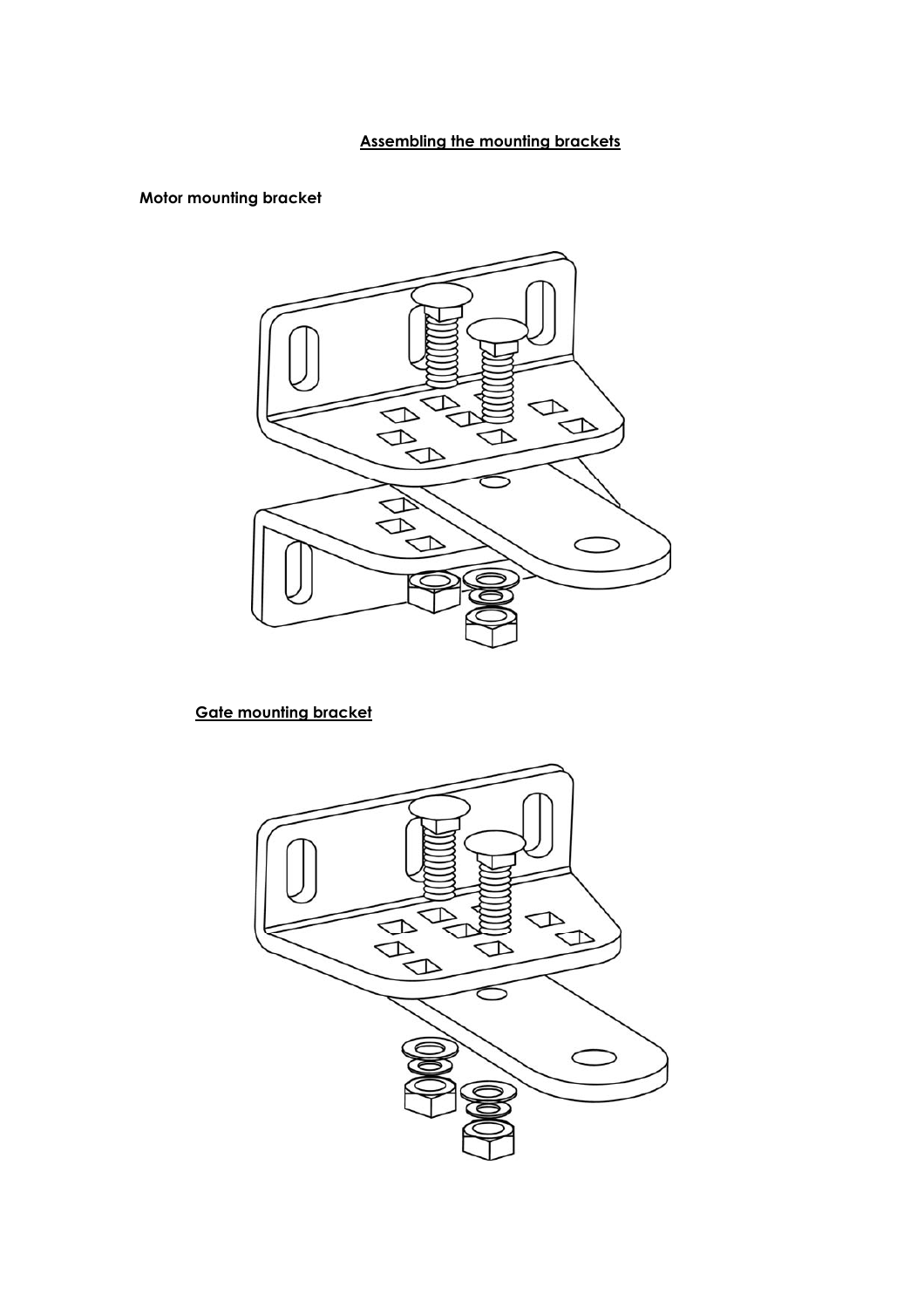

The above is a guide to help determine how deep into a column your gate hinge center will need to be to successfully mount the motor mount bracket in the correct position.

For example:-

If the top left assembly option here is used.

140mm less 97mm (Pivot point center to post corner/inside fascia) = 43mm

Thus the gate hinge center will need to be mounted 43mm deep along the gate post, to give you your required 140mm "B" measurement.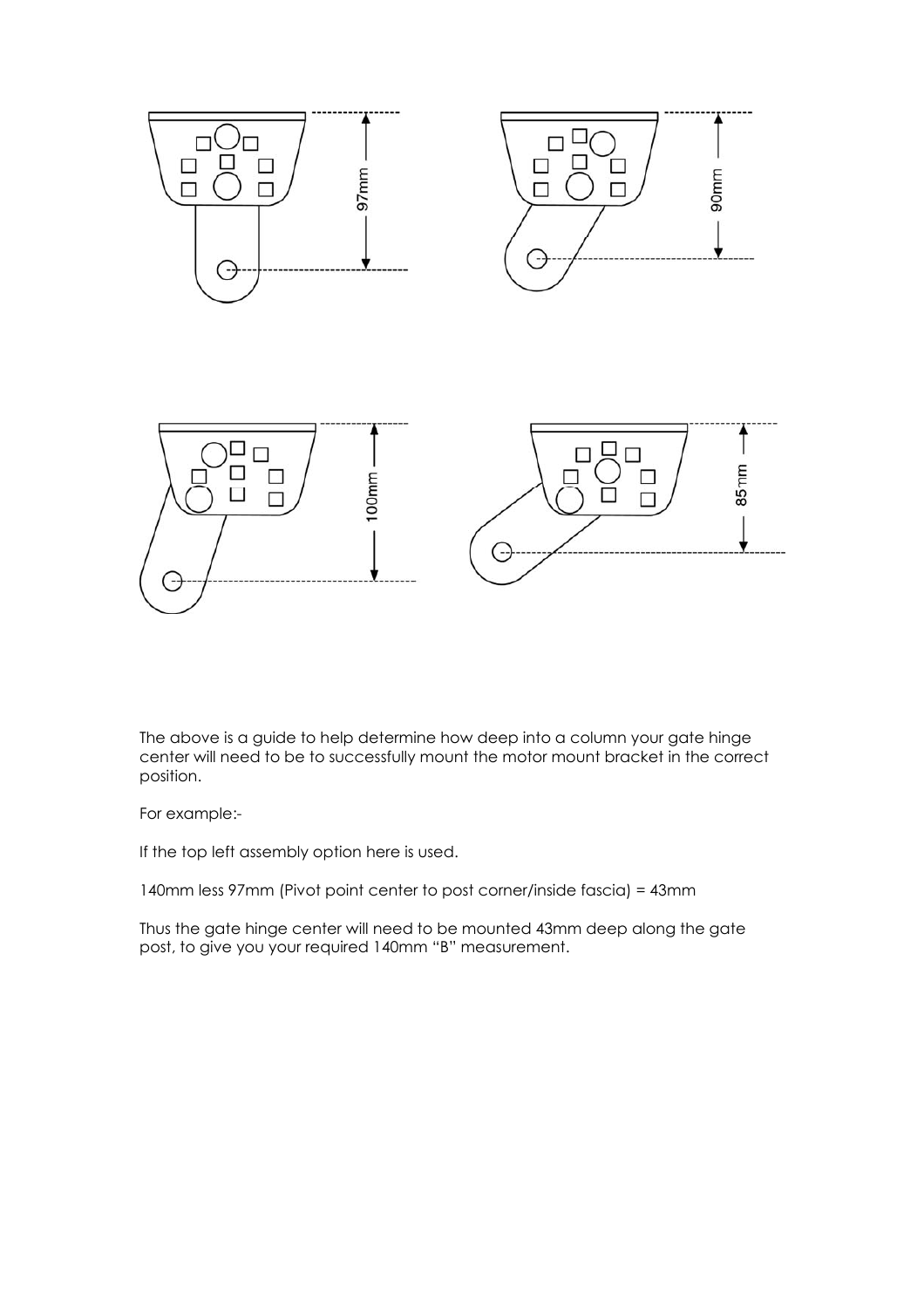### Determining the mounting positions





Use the guide supplied to ensure that your maximum "A" displacement is 140mm from the hinge centre to the motor pivot.

Use the guide supplied to ensure that your maximum "B" displacement is 140mm from the hinge centre to the motor pivot.



- 1. In the case of an Inward opening gate, close the gate leaf and in the case of an outward opening gate, open the gate leaf.
- **2.** Extend the drive arm completely.
- **3.** Place the "Red Guide on top of the stainless drive arm.
- 4. Push the drive arm back into the motor unit until the length of the "Red Guide" matches the length of exposed stainless steel of the drive arm. This is the maximum length that the drive arm is to be extended!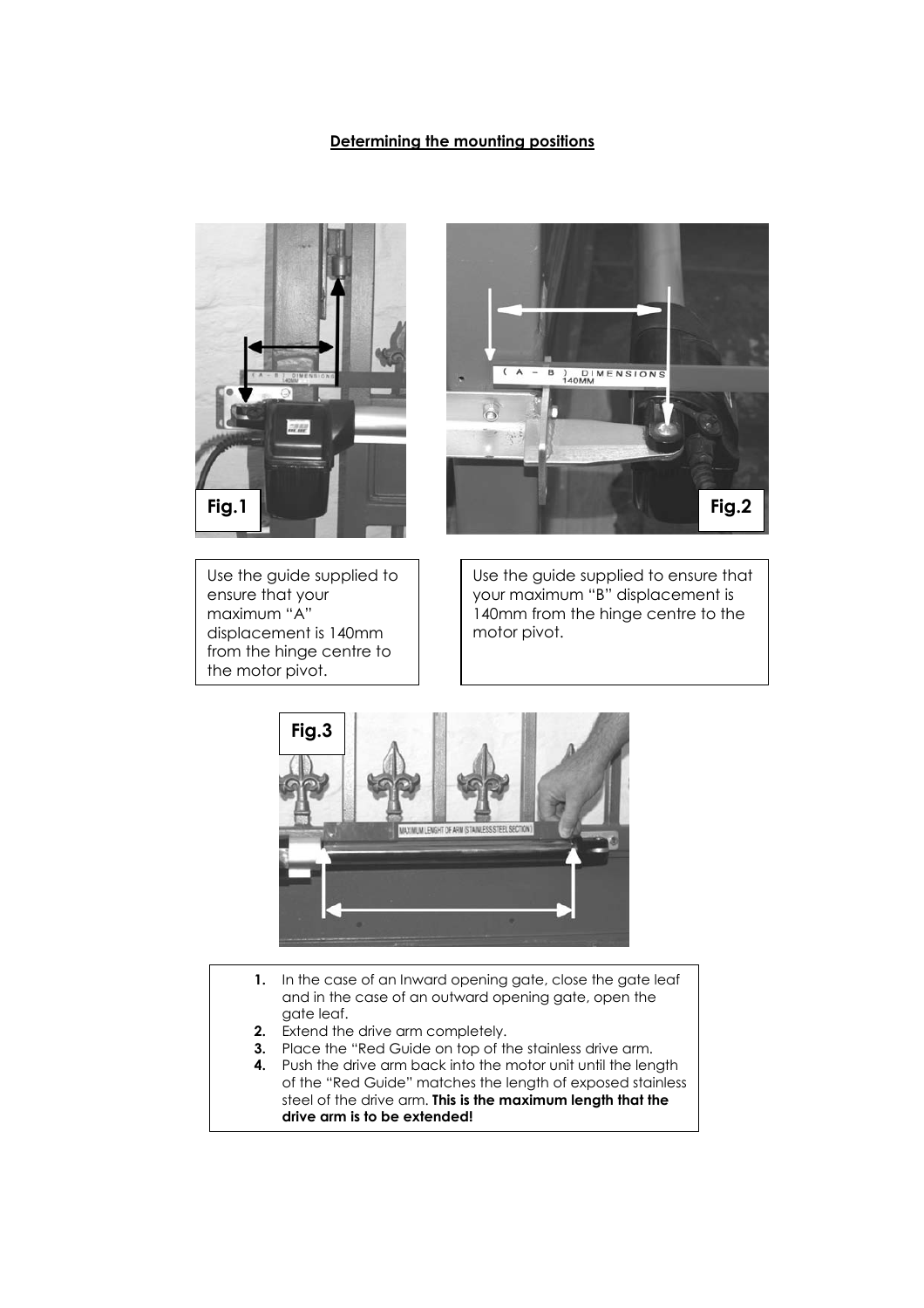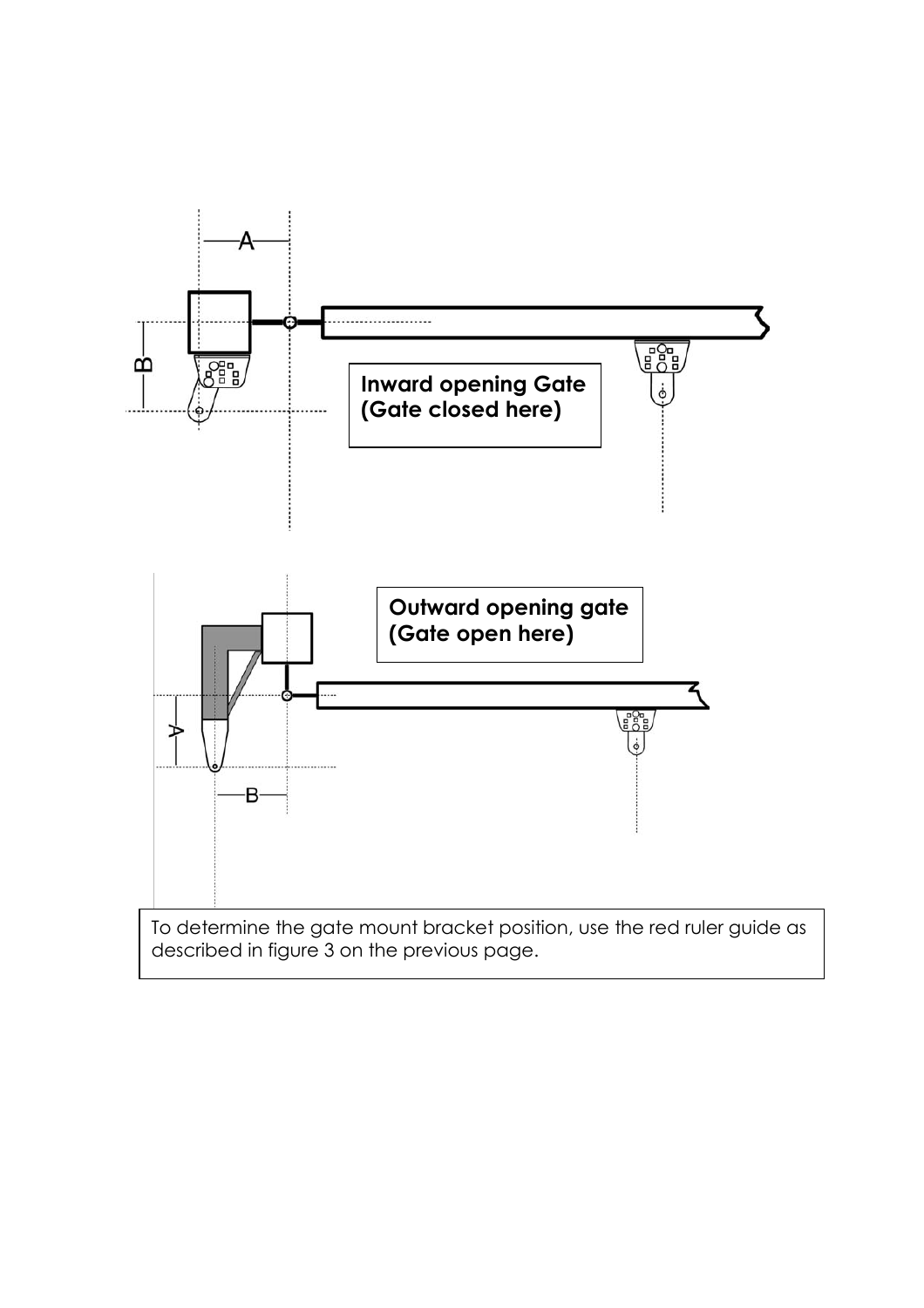## Control card wiring and setup

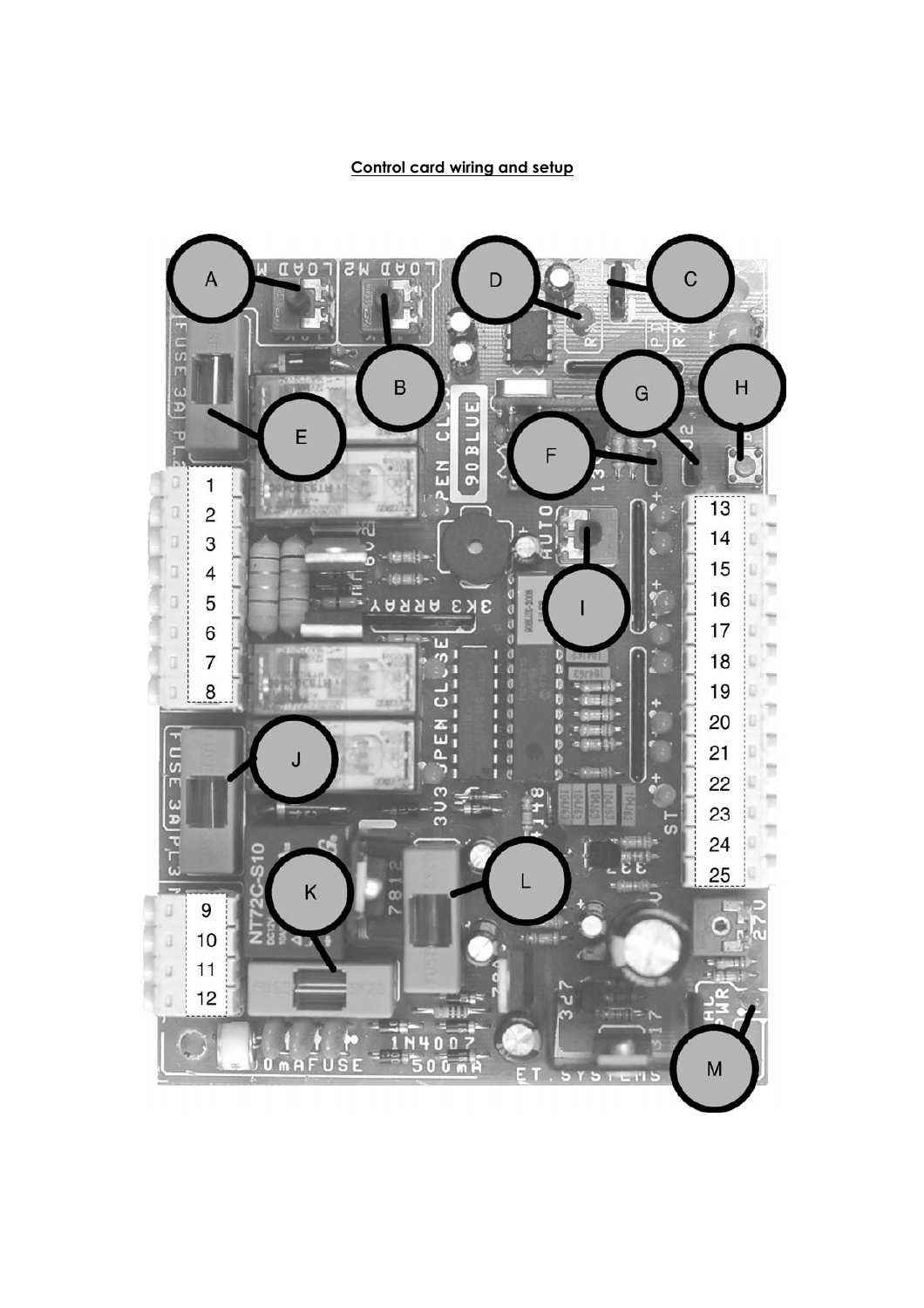## Control Card wiring and setup cont.....

- 1. Motor 2. Output. Red for Inward swing (Outward swing Black)
- 2. Motor 2. Output. Black for Inward swing (Outward swing Red)
- 3. Battery 1 Positive. Red (Measure between here and terminal 6 for charge voltage and Battery voltage 27.2Vdc)
- 4. Battery 1 Negative. Black
- 5. Battery 2 Positive. Red
- 6. Battery 2 Negative. Black (Measure between here and terminal 3 for charge voltage and Battery voltage 27.2Vdc)
- 7. Motor 1. Output. Red for Inward swing (Outward swing Black)
- 8. Motor 1. Output. Black for Inward swing (Outward swing Red)
- 9. Courtesy light or lock relay N/O output. (Max Current 3A.) Check J2 jumper for type of output selected either lock or
- courtesy light. 10. Courtesy light or lock relay COM. (Max Current 3A.) Check J2 jumper for type of output selected either lock or

courtesy light.

- 11. 29Vac from transformer
- 12. 29Vac from transformer
- 13. Common supply to switching devices
- 14. Button trigger input (BT) N/O
- 15. Safety beam input (BM) N/O
- 16. Pedestrian opening input (PD) N/O
- 17. Motor 2 Open limit input (Yellow for INWARD swing) N/C
- 18. Motor 2 Closed limit input (Black for INWARD swing) N/C
- 19. Motor Limit common (Red of both motors)
- 20. Motor 1 Open limit input (Yellow for INWARD swing) N/C
- 21. Motor 1 Closed limit input (Black for INWARD swing) N/C
- 22. External Status LED cathode (-) output
- 23. External Status LED anode (+) output
- 24. Auxiliary 0Vdc output
- 25. Auxiliary 12Vdc positive output (Max 500mA)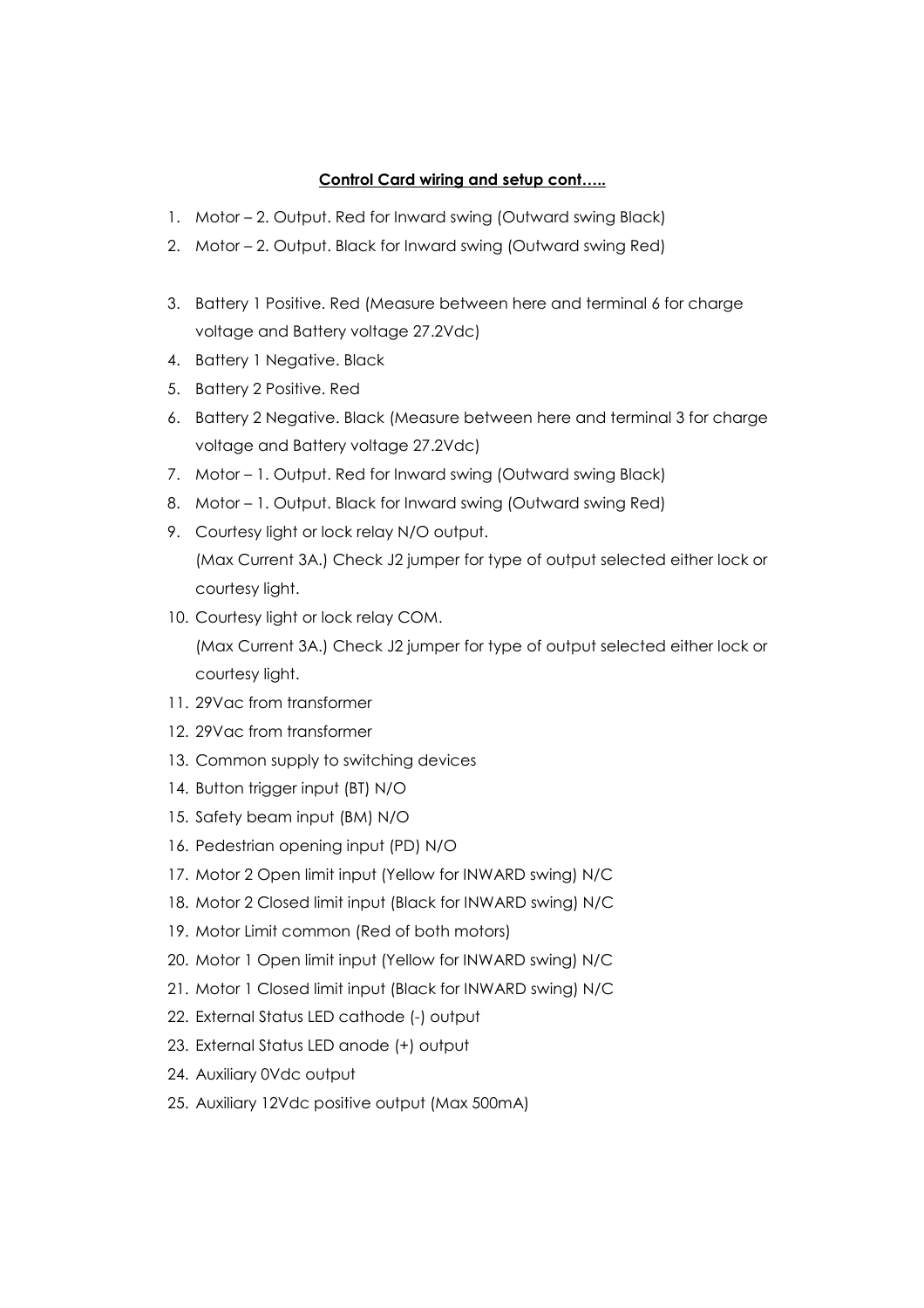- A. Motor 1 Load sensing adjustment. Anti-clockwise = more sensitive. Clock-wise less sensitive.
- **B.** Motor 2 Load sensing adjustment. Anti-clockwise = more sensitive. Clock-wise less sensitive.

On encountering an obstruction while closing the gates will stop. Then re-open away from the obstruction.

On encountering an obstruction while opening the gates will stop.

- **C. Receiver programming pins:** Max BT (Button trigger) = 25 locations. Max PD (Pedestrian) = 6 locations. To master erase: (It is recommended that this be done on first time set up)
	- 1. Remove all power.
	- 2. Short PD, middle and BT receiver pins
	- 3. Re-apply power. Rx DET LED will begin flashing, wait…..
	- 4. When RX DET LED remains on permanently remove the short and power
	- 5. Re-apply mains power first then battery power.

### Programming new Transmitters into memory

- 1. Press and hold required TX button.
- 2. While holding the TX button short the middle pin to the required function pin (BT or PD)
- 3. When RX DET LED flashes release TX button and remove short. 1 x Flash - First TX in memory for that function. 2 x Flashes – There is still memory available for this function. 10 x Flashes – The last memory location for this function has been filled. Collect all TX's used for this function and check that they are all still working. The last TX learned into this function may have been erased to allow your new TX.
- 4. Repeat 1 to 3 above for further TX's.
- **D.** RX detection L.E.D. This will flicker whenever there is a Keelog transmission present on 433.92 MHz. Non Keeloq formats will not activate this L.E.D.
- E. Motor 2 Fuse (3A max/30sec)

### F. J1 Jumper.

- i. Off = Courtesy light relay closes for 3min to switch pillar lights on
- ii. On = Courtesy light relay closes for 1 sec. And 0.5 sec before motor 1 begins to run.

### G. J2 Jumper.

- i. Off = both motors begin running at the same time.
- ii. On = M1 will begin opening 3 sec. before M2 starts to open. Then on closing M2 begins closing 3 sec. before M1 begins closing. This would be used when Gate 1 overlaps Gate 2 in the closed position.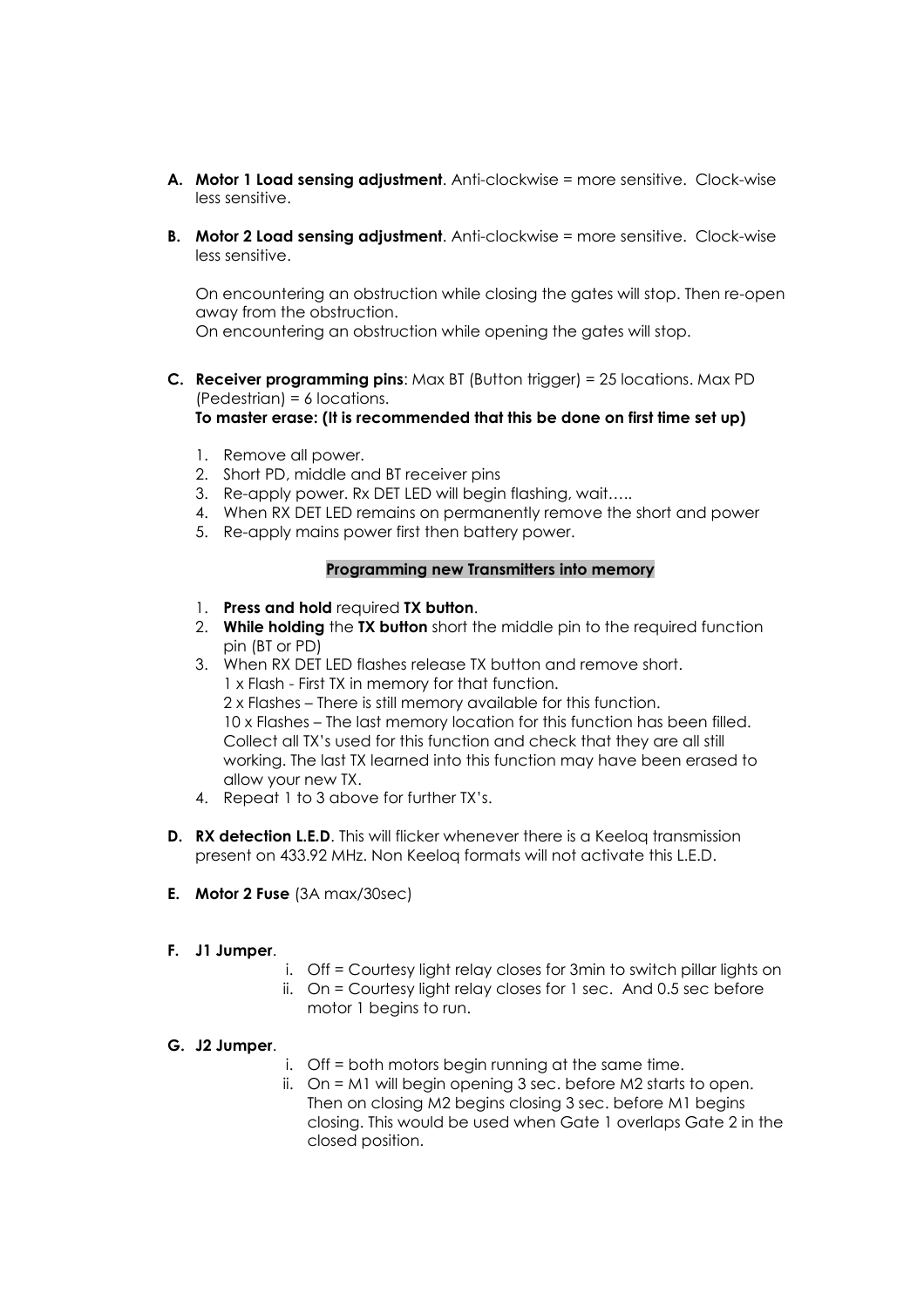- H. Onboard test button. Pressing this button is the same as using your remote or wall button that opens and closes your gates.
- I. Auto-close selector adjustment. There are 5 preset options available. Adjusting clockwise increases the auto-close time. After every successful adjustment the controller will beep confirmation of the new setting when the gates reach the full open position for the first time after the change is made.
	- i. 5 sec. 1 beep
	- ii. 10 sec. 2 beeps
	- iii. 15 sec. 3 beeps
	- iv. 20 sec. 4 beeps
	- v. 25 sec. 5 beeps
- J. Motor 1 Fuse (3A max/30sec)
- K. AC input fuse. 800mA fast blow
- L. Aux 12V+ fuse (500mA max/30sec)
- M. AC Power indicator. On = AC present.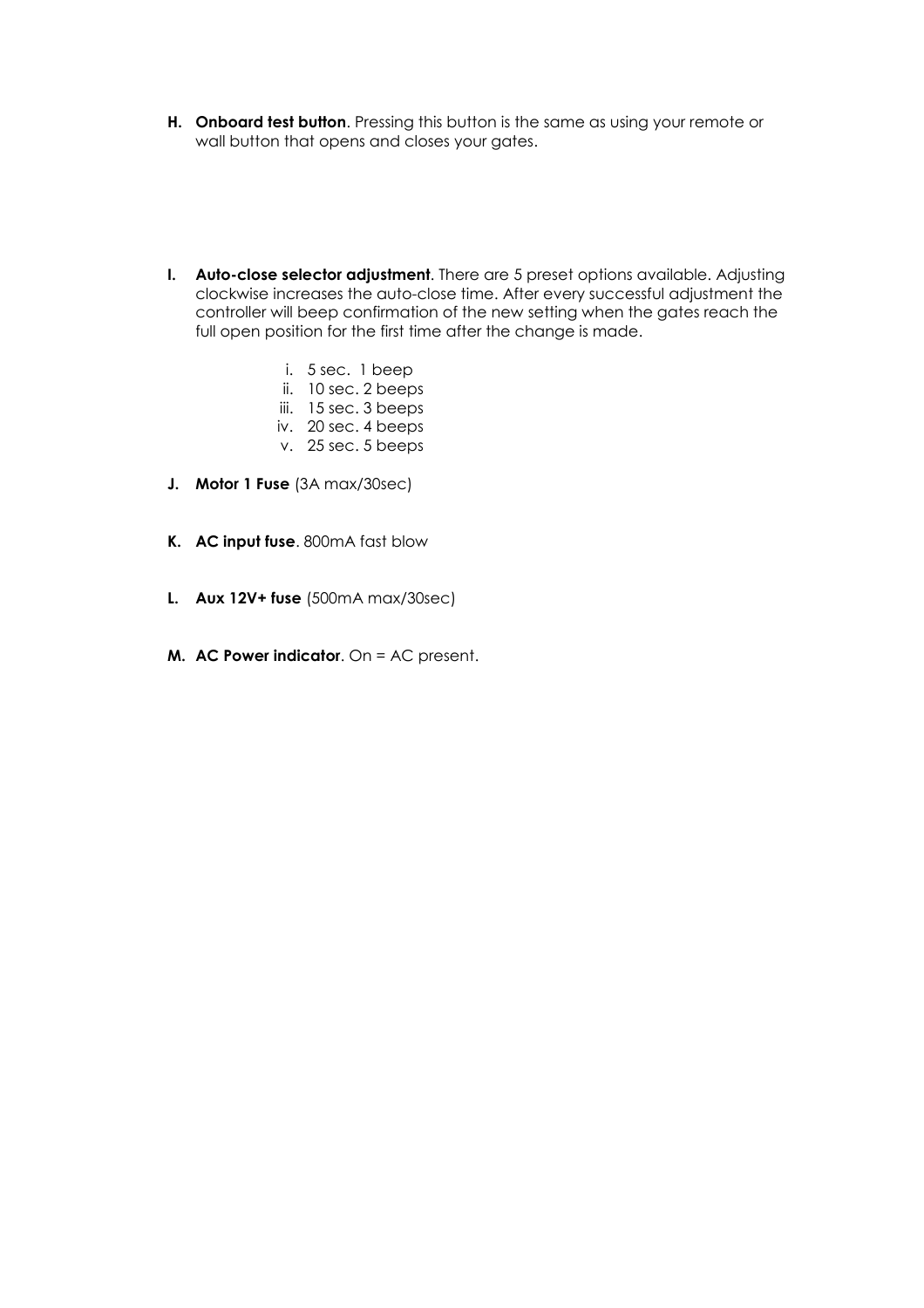Setting the limits

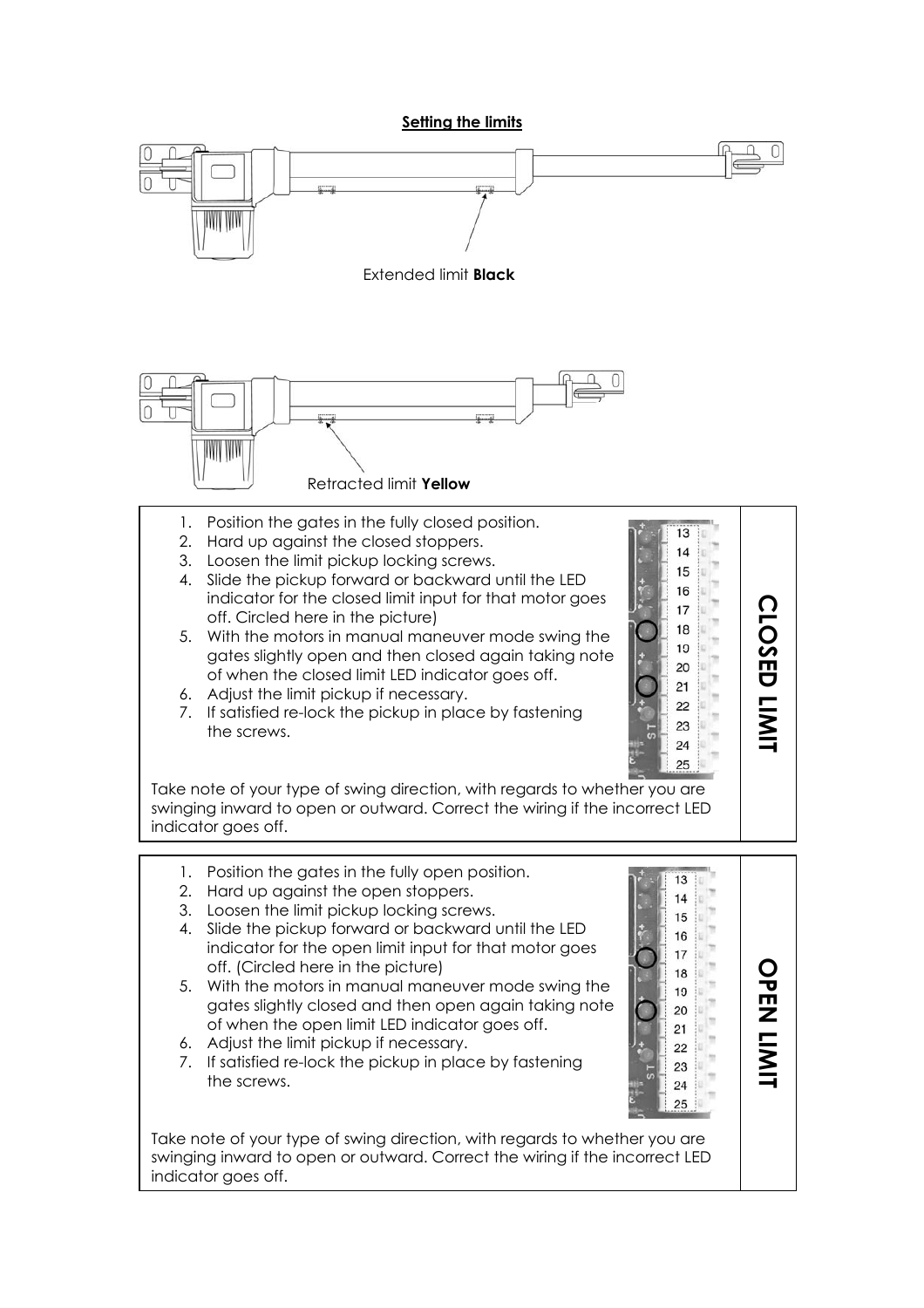## Manual maneuver



Ensure the rubber cover is returned and in place when done using the manual release.